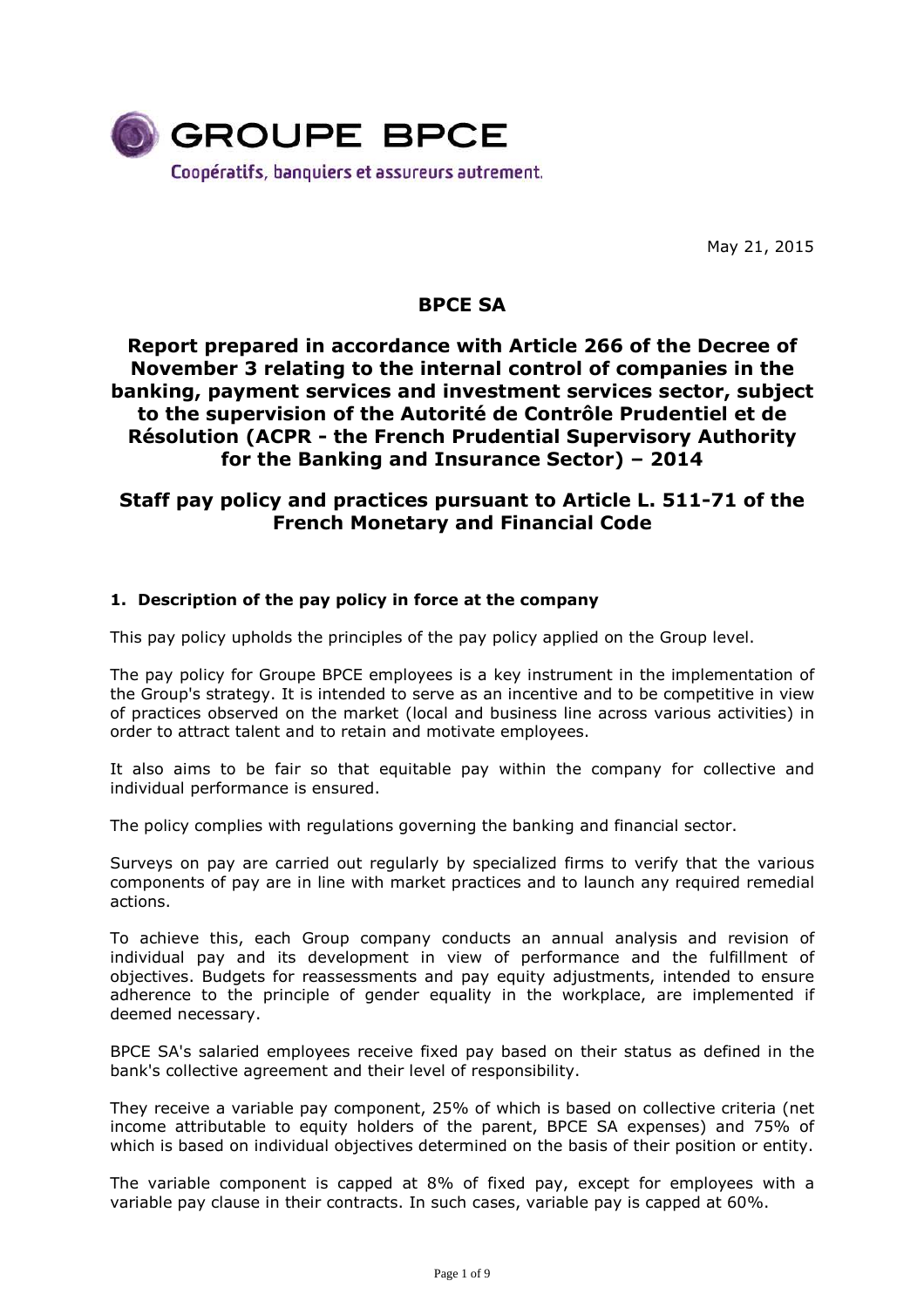They also benefit from a profit-sharing system, capped at 12% of payroll.

### **2. Decision-making procedure used to determine the pay policy**

The Appointments and Remuneration Committee is composed of the Chairmen of the Boards of Directors of Banque Populaire banks, the Chairmen of the Steering and Supervisory Boards of Caisses d'Epargne and independent members.

The Committee is chaired by an independent member in compliance with the recommendations of the Corporate Governance Code for listed companies published June 16, 2013 by the French Private Companies Association (AFEP) and the French Business Confederation (MEDEF).

The members of the Committee cannot be corporate officers of BPCE, tied to BPCE or another Groupe BPCE company by an employment contract, or members of the Audit and Risk Committee.

Chaired by Maryse Aulagnon, Chairman and Chief Executive Officer of Affine and independent member, the Committee is also composed of the following members:

- $\checkmark$  Catherine Amin-Garde, Chairman of the Steering and Supervisory Board of Caisse d'Epargne Loire Drôme Ardèche
- Gérard Bellemon, Chairman of the Board of Directors of Banque Populaire Val de France
- $\checkmark$  Pierre Desvergnes, Chairman and Chief Executive Officer of CASDEN Banque Populaire
- $\checkmark$  Pierre Mackiewicz, Chairman of the Steering and Supervisory Board of Caisse d'Epargne Côte d'Azur

The Committee met four times to discuss pay in 2014.

It conducted a review of:

the principles of the pay policies of the company and Group;

pay, remuneration and benefits of any kind granted to the company's corporate officers;

pay attributed to the Head of Risk Management and Head of Compliance.

The Remuneration Committee expressed its view on the proposals of Executive Management concerning the "regulated population" and on the principles of the pay policy for this population.

### **3. Description of the pay policy**

### *3.1 Composition of the regulation population ("risk takers")*

In accordance with Delegated EU Regulation No. 604/2014, Groupe BPCE companies are required to identify the categories of personnel whose professional activities have a material impact on the institution's risk profile.

The delegated regulation establishes qualitative and quantitative criteria in this regard.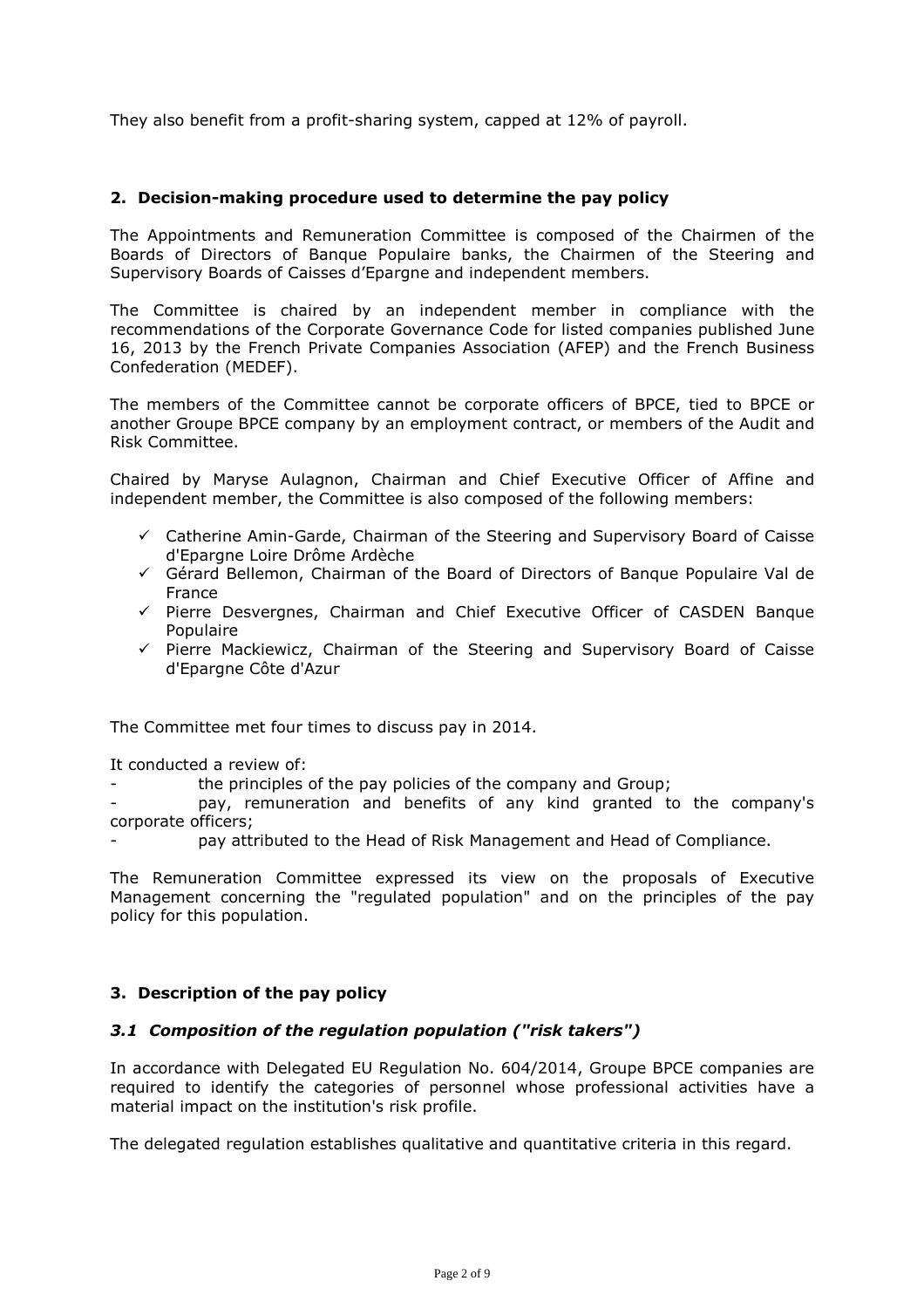Articles 198 to 201 of the Decree of November 3, 2014 relating to the internal control of companies in the banking, payment services and investment services sector, which are subject to the supervision of the Autorité de Contrôle Prudentiel et de Résolution, establish the procedure for enforcing rules related to pay policy for entities according to their size and internal organization as well as the nature, scale and complexity of their activity.

Thus, within the Group, the criteria for identifying the regulated population:

are applicable to credit institutions, financing companies and investment firms with a balance sheet total above €10 billion on an individual, consolidated and subconsolidated basis;

are applicable to credit institutions, financing companies and investment firms with a balance sheet total under €10 billion, but only on the Group level;

are not applicable to asset management companies, portfolio management companies, insurance companies or reinsurance companies;

are applicable to other Group companies whose balance sheet total is above €10 billion or whose activities incur risks to the Group's solvency or liquidity, but on a consolidated basis only.

For BPCE SA, a credit institution with a balance sheet total above  $\epsilon$ 10 billion, the following were identified on the basis of the various criteria:

the members of the Management Board;

the members of the Supervisory Board;

the members of the Executive Management Committee;

- the Heads of each of the three control functions and their immediate subordinates;

the Heads of the following support functions: legal, finance, human resources, pay policy, information technology and economic analysis;

the permanent members of the following finance and risk management committees:

o Strategic Group ALM Committee,

o Group Management and Accounting Standards and Methods and Oversight Committee,

o Group Risk Management Committee,

- o BPCE SA Risk Management Committee,
- o Group Market Risk Management Committee,
- o Group Operational Risk Management Committee,
- o Group Credit Committee,
- o Group Watchlist and Provisions Committee,
- o Caisses d'Epargne Credit Risk Management Committee,
- o Banque Populaire Credit Risk Management Committee,

For all of these committees, members external to BPCE SA (directors) are identified based on their company;

Employees who can commit at least  $\epsilon$ 5 million or more;

The Chairman of the Review and Validation Committee for New Groupe BPCE Products (CEVANOP);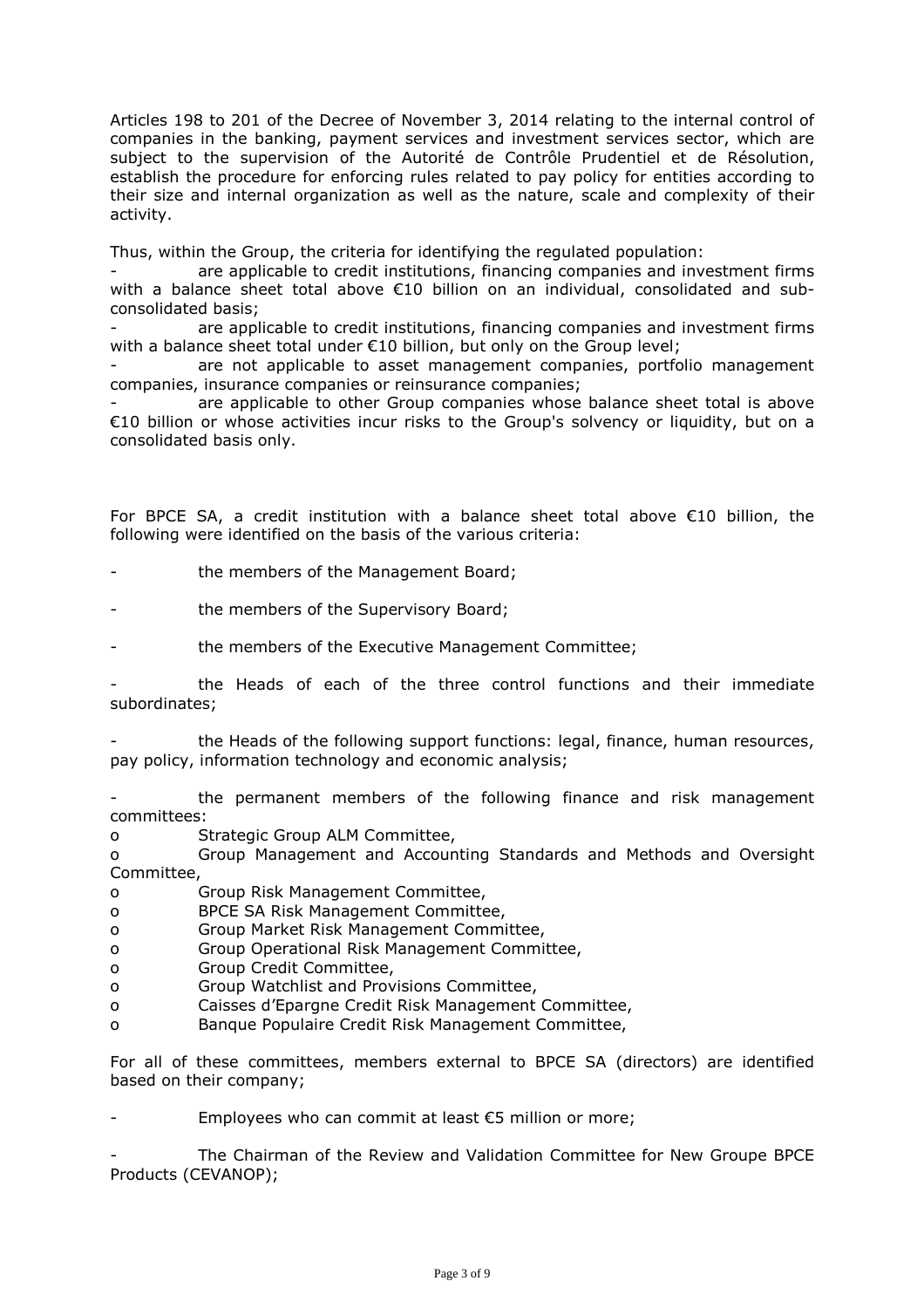The managers of the above employees;

Employees whose pay for 2013 (fixed  $+$  variable) was equal to or higher than €500,000;

Employees whose pay for 2013 (fixed + variable) was among the top  $0.3\%$ . This figure was calculated on the basis of the consolidated headcount of BPCE SA  $+$  BPCE IOM<sup>1</sup>, i.e. the top 15 earners;

Employees whose pay for 2013 (fixed  $+$  variable) was greater than that of the lowest-paid member of the Executive Management Committee.

At the request of the Executive Management Committee, the Director of Group Funding and Investor Relations and the Director of the Central Institution/Subsidiaries and Group Operating Expenses were also added on account of their material impact on the institution's risk profile.

In total, 18 members of the Supervisory Board and 37 employees of BPCE SA (company directors and employees) were identified.

This list was approved by the Compliance Division and Risk Management Division. It was submitted to the Remuneration Committee.

### *3.2 General principles of the pay policy*

It is advisable to make a distinction between three categories of employees within the regulated population:

#### The members of the Supervisory Board

Their pay is composed exclusively of attendance fees and for the Chairman a duty allowance, both of predetermined value. They do not receive any variable pay as part of their mandate.

The Management Board and Deputy Chief Executive Officer, who constitute the Executive Management Committee

On the advice of the Remuneration Committee, the Supervisory Board decided not to modify the fixed or variable components of the pay awarded to the Chairman and members of the Management Board for 2014, i.e.:

- for the fixed component,

- €550,000 for the Chairman of the Management Board (plus a maximum housing allowance of €60,000, which is currently not being paid to the Chairman of the Management Board),

- €550,000 for the members of the Management Board, with the exception of Laurent Mignon, who receives no pay for his duties at BPCE SA.

- for the variable component,

 $\overline{a}$ 

- for the Chairman of the Management Board, a target variable component of 150% (maximum 200% in the event of outperformance);

<sup>&</sup>lt;sup>1</sup> BPCE IOM and its credit institution subsidiaries have a combined balance sheet total of less than  $\epsilon$ 10 billion. Consequently, the identification of risk takers for this scope is carried out at the level of BPCE SA by applying criteria to BPCE SA on a sub-consolidated basis.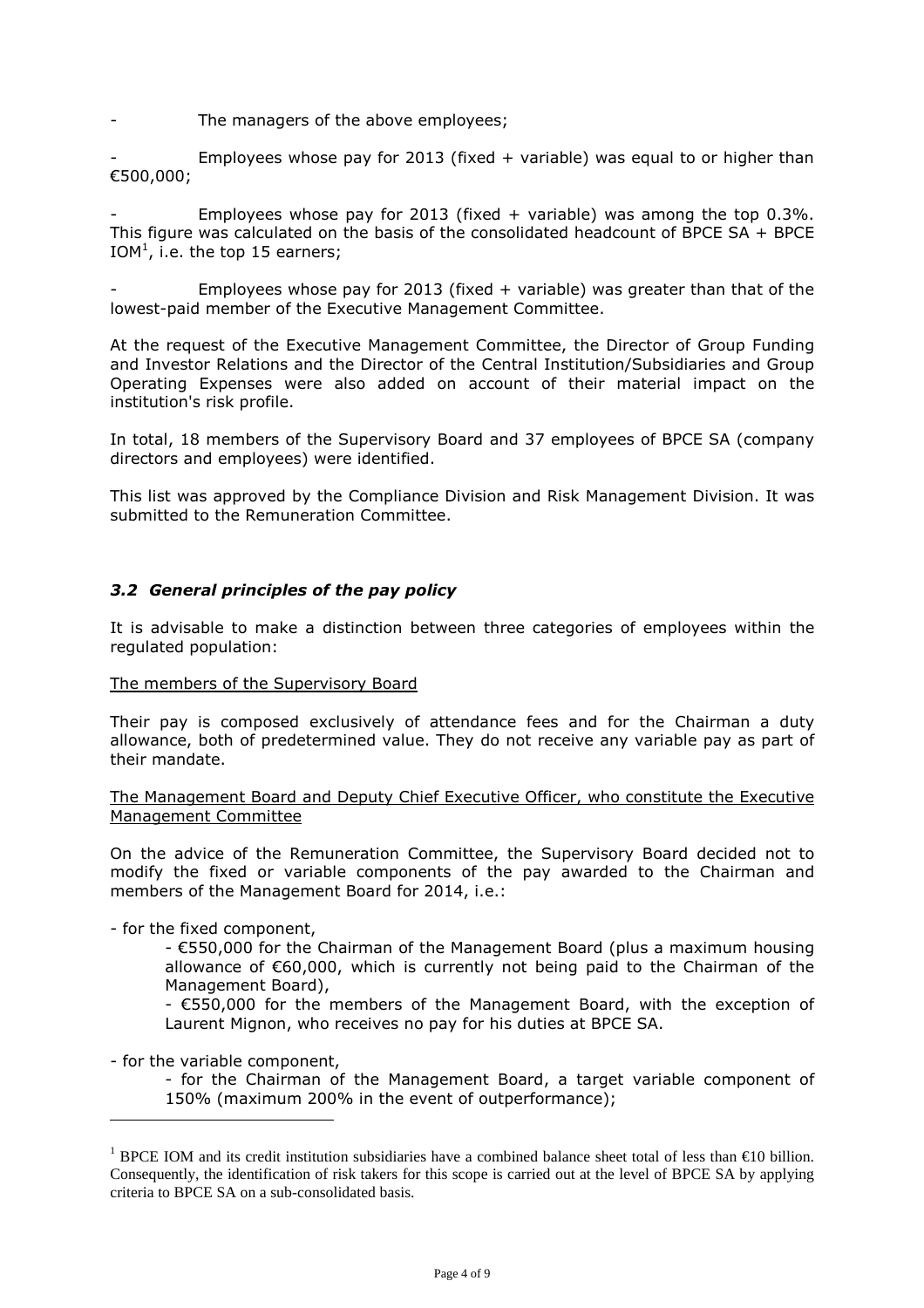- for the other members of the Management Board, a target variable component of 80% (maximum 100% in the event of outperformance).

Payment of the variable component for 2014 is subject to compliance with the ACP's requirements for the Group for 2014:

"Minimum Core Tier-1 capital of €35.8 billion, representing 9% of RWA at June 30, 2012 + the sovereign buffer at June 30, 2012 (EBA method)."

The objectives are assessed on quantitative criteria, representing 60% of variable pay, and on qualitative criteria, representing 40%.

- Quantitative criteria: Net income attributable to equity holders of the parent (30%), cost/income ratio (20%) and net banking income (10%). These criteria are restated to offset the impact of the revaluation of own debt.

- Qualitative criteria, representing 40%, with four criteria each worth 10%: Scarce Resources, Commercial Development, Governance and Human Resources.

The Deputy Chief Executive Officer's variable component is determined in identical fashion to that of the members of the Management Board.

#### Other employees

Other employees receive fixed pay on the basis of their status ("K" or "HC" in the bank's collective agreement) and their level of responsibility.

Employees classified as "HC" are company directors and receive fixed pay of between €150,000 and €250,000, except for those who are members of the Executive Committee, for whom the pay range is from  $\epsilon$ 200,000 to  $\epsilon$ 300,000.

All receive a variable component under their contracts, with a maximum percentage of 20% to 30% for those classified as "K", 30% to 50% for company directors classified as "HC" (excluding members of the Executive Committee) and 40% to 60% for members of the Executive Committee.

In all cases, 25% of this variable component is based on collective objectives (net income attributable to equity holders of the parent, BPCE SA expenses) and 75% is based on individual objectives related to their position or entity.

In addition, for all employees of BPCE SA, the variable component may not exceed 100% of fixed pay, with the exception of the Chairman of the Management Board.

### *3.3 Policy regarding the payment of variable pay to the regulated population*

In accordance with Articles L. 511-71 to L. 511-85 of the French Monetary and Financial Code, the policy with regard to the payment of variable pay (schedule, percentage paid in shares, penalties) is as follows:

#### Proportionality

The rules governing the payment of variable pay apply only when the variable pay attributed is equal to or greater than the threshold of €100,000.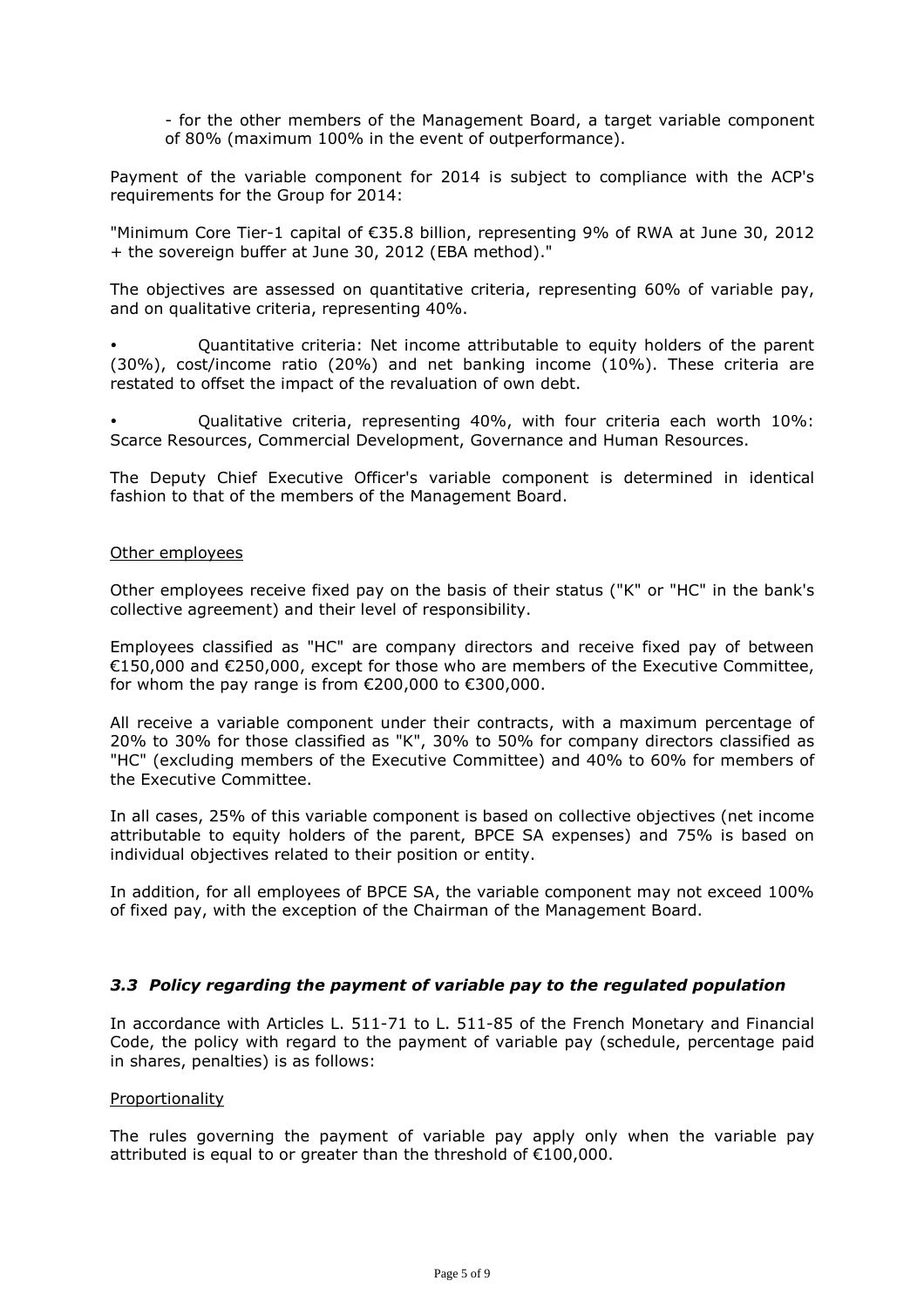If the variable pay is equal to or greater than this threshold, the rules governing the payment of variable pay apply to the full variable pay amount.

#### Deferred and conditional payment of a portion of variable pay

The payment of a portion of the variable pay awarded for a fiscal year is deferred over time and conditional.

In the event of death or retirement, the non-vested deferred portion vests immediately, net of any penalties.

This payment is staggered over the three years that follow the year in which the variable pay was awarded, paid in one-third installments.

#### Amount of deferred variable pay

The percentage of deferred variable pay corresponds to 50%, increased to 60% if the variable component is equal to or greater than  $\epsilon$ 500,000 and 70% if it is equal to or greater than €1,000,000.

#### Payment in securities or equivalent instruments

As BPCE SA is not a listed company, the deferred component of the variable pay takes the form of cash indexed on the basis of an indicator representing the change in the value of Groupe BPCE shares.

The indicator used is net income attributable to equity holders of the parent, assessed as a rolling average over the last three calendar years preceding the year pay is awarded and the years it is paid. Only 2010 and the following fiscal years were used to calculate this average.

The indexing factor for the portions of the variable components awarded for 2011 and deferred to 2015 is 0.8503.

The indexing factor for the portions of the variable components awarded for 2012 and deferred to 2015 is 0.9795.

The indexing factor for the portions of the variable components awarded for 2013 and deferred to 2015 is 1.0705.

On account of the minimum additional retention period required by regulation, the conditional payment of the deferred portion of the variable component for year N is paid, at the earliest, on October 1 of years N+2, N+3 and N+4.

#### Application of penalties

Pursuant to Article L. 511-83 of the French Monetary and Financial Code, the Supervisory Board ruled, acting on a proposal by the Remuneration Committee, that the deferred pay portion would be paid only if normative ROE for the Group's core businesses was greater than or equal to 4%.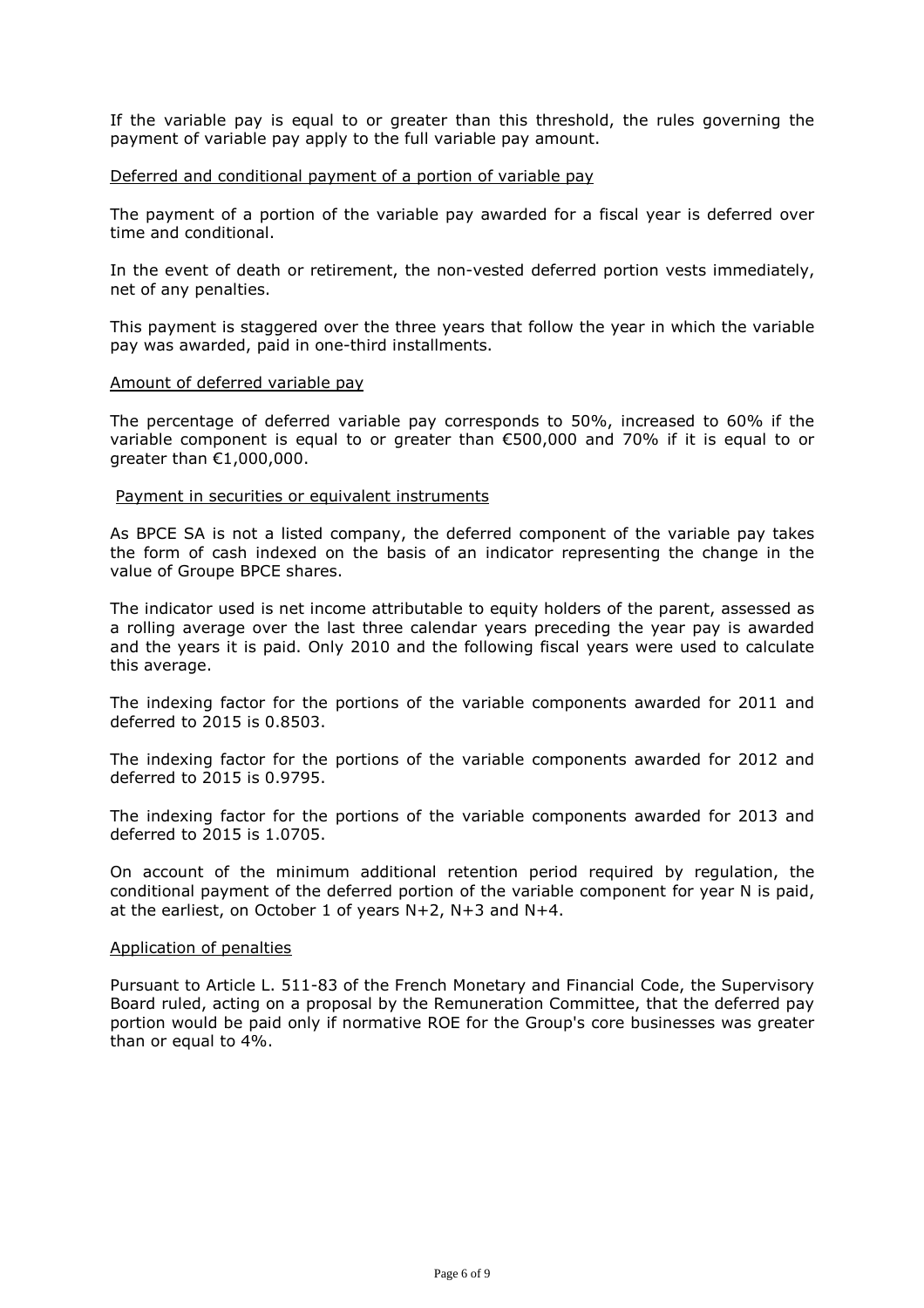## **4. Aggregate quantitative information**

## **Table 1**

## **Aggregate quantitative information on pay, broken down by area of activity**

Article 450 g) of EU Regulation No. 575/2013

|               | Management<br>body<br>executive<br>function | Management<br>body<br>supervisory<br>function | Investment<br>banking   | Retail banking | Asset<br>management | Support<br>functions | Independent<br>control<br>function | Other                   | Total       |
|---------------|---------------------------------------------|-----------------------------------------------|-------------------------|----------------|---------------------|----------------------|------------------------------------|-------------------------|-------------|
| Headcount (*) | 5.0                                         | 17.4                                          | 0.0                     | 0.0            | 0.0                 | 16.9                 | 15.0                               | 0.0                     | 54.3        |
| Fixed pay     | €2,050,000                                  | €609,602                                      | €0                      | €0             | €0                  | €3,985,357           | €2,265,667                         | $\epsilon$ <sup>0</sup> | €8,910,626  |
| Variable pay  | €2,090,924                                  | €0                                            | €0                      | €0             | €0                  | €1,551,371           | €550,940                           | $\epsilon$ <sup>0</sup> | €4,193,235  |
| Total pay     | €4,140,924                                  | €609,602                                      | $\epsilon$ <sup>0</sup> | €0             | €0                  | €5,536,728           | €2,816,607                         | $\epsilon$ 0            | €13,103,861 |

(\*) pro-rated data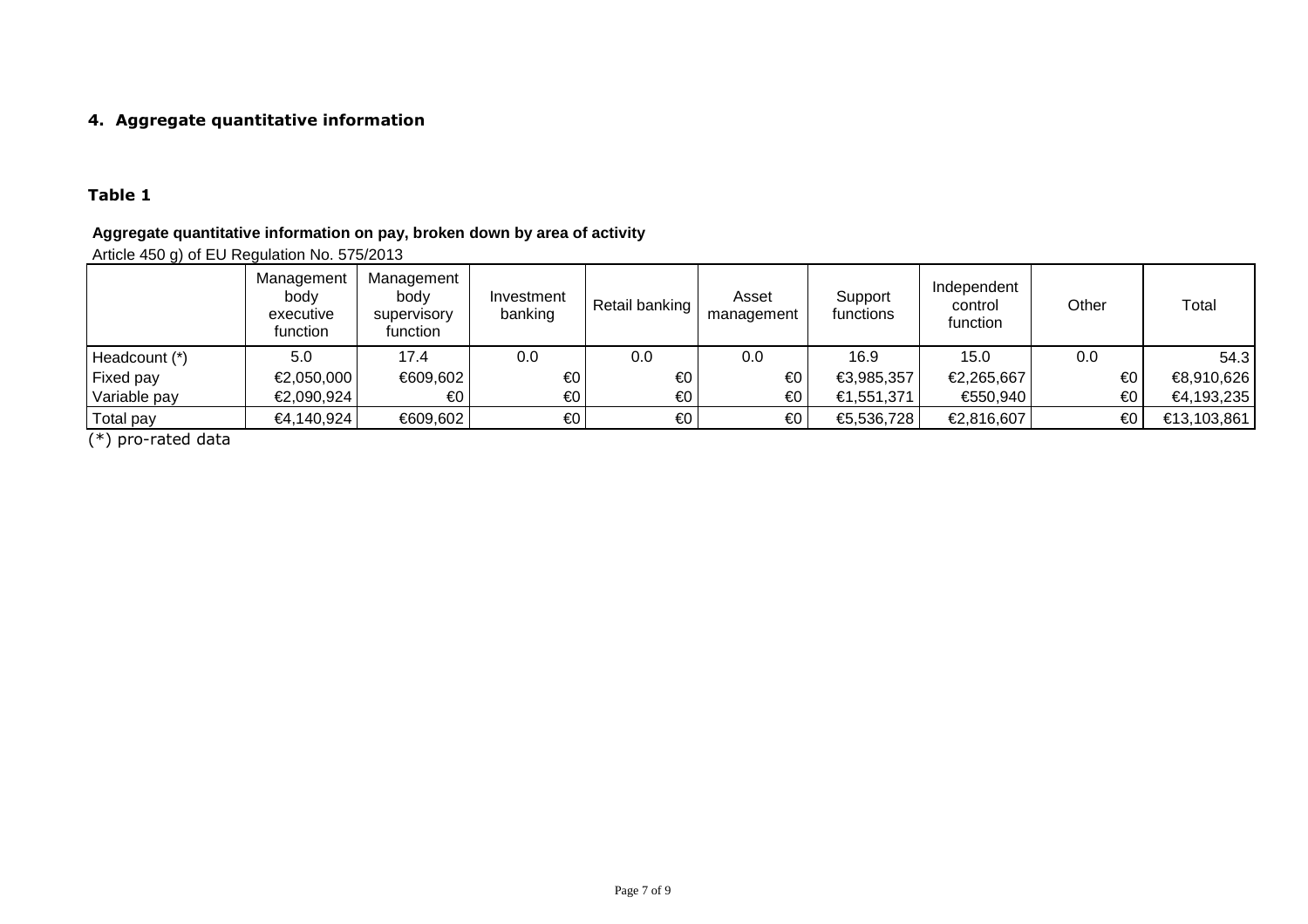# **Table 2**

## **Aggregate quantitative information on pay, broken down for managers**

## **and staff members whose activities have a material impact on the institution's risk profile**

Article 450 h) of EU Regulation No. 575/2013

|                                                                                        | Management<br>body | Other      | Total        |
|----------------------------------------------------------------------------------------|--------------------|------------|--------------|
| Headcount (*)                                                                          | 22.4               | 31.9       | 54.3         |
| Total pay                                                                              | €4,750,526         | €8,353,335 | €13,103,861  |
| - of which fixed pay                                                                   | €2,659,602         | €6,251,024 | €8,910,626   |
| - of which variable pay                                                                | €2,090,924         | €2,102,311 | €4,193,235   |
| - of which non-deferred                                                                | €960,276           | €1,633,647 | €2,593,923   |
| - of which cash                                                                        | €960,276           | €1,633,647 | €2,593,923   |
| - of which shares and equivalent instruments                                           | €0                 | €0         | €0           |
| - of which other instruments                                                           | €0                 | €0         | €0           |
| - of which deferred                                                                    | €1,130,648         | €468,664   | €1,599,312   |
| - of which cash                                                                        | €0                 | €0         | €0           |
| - of which shares and equivalent instruments                                           | €1,130,648         | €468,664   | €1,599,312   |
| - of which other instruments                                                           | €0                 | €0         | €0           |
| Amounts outstanding on variable pay awarded for previous years and not yet vested      | €1,020,524         | €196,511   | €1,217,035   |
| Amount of variable pay awarded for previous years and already vested (after reduction) | €819,497           | €159,980   | €979,477     |
| - Value of reductions performed                                                        | €0                 | €0         | €0           |
| Severance pay granted                                                                  | €0                 | €0         | €0           |
| Number of recipients of severance pay                                                  |                    |            | 0            |
| Highest severance pay granted                                                          | €0                 | €0         | €0           |
| Signing bonuses                                                                        | €0                 | €0         | $\epsilon$ 0 |
| Signing bonuses recipients                                                             | 0                  | 0          | $\mathbf 0$  |

(\*) pro-rated data